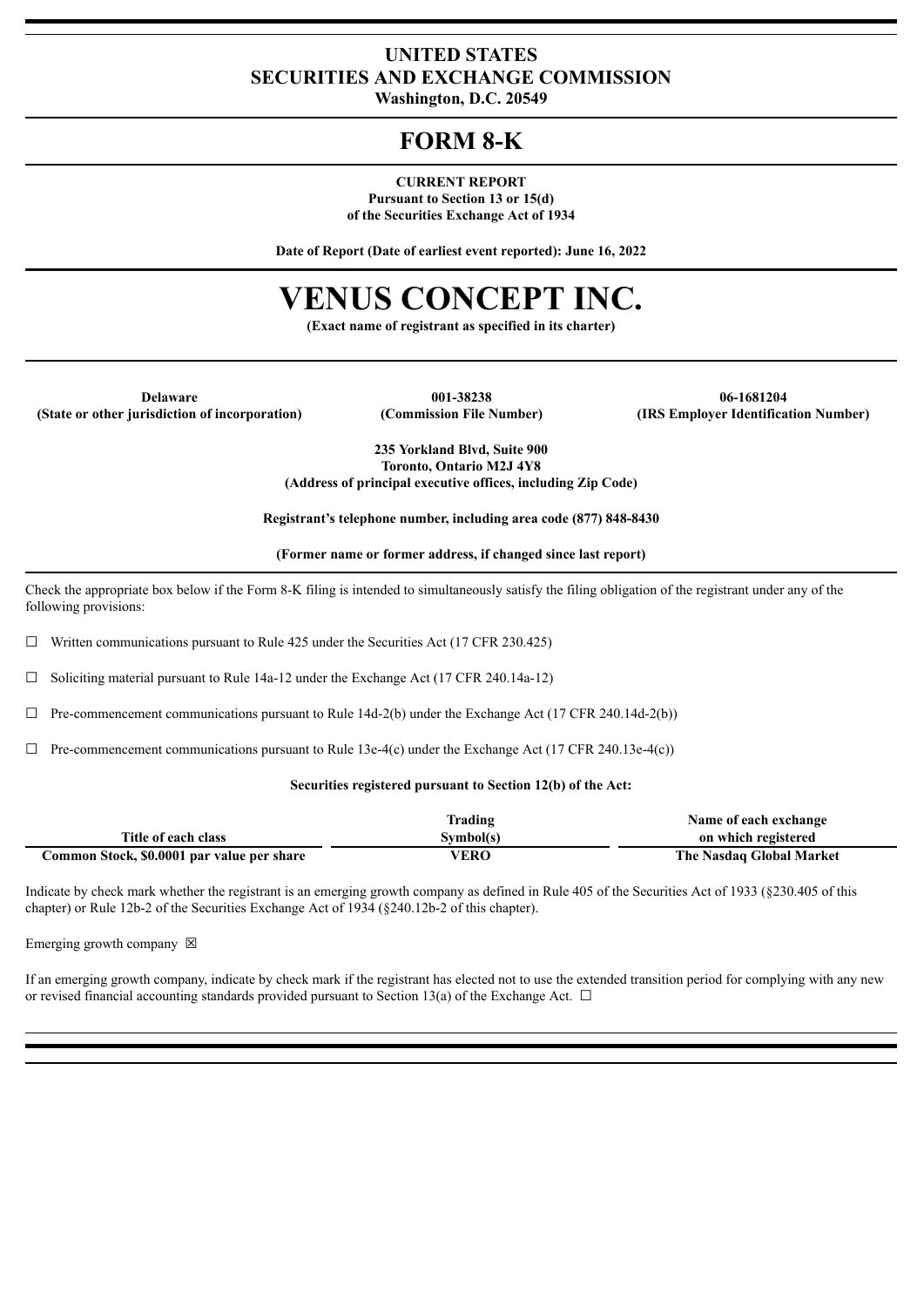#### **Item 5.07 Submission of Matters to a Vote of Security Holders.**

On June 16, 2022, Venus Concept Inc. (the "Company") held its 2022 annual meeting of stockholders (the "Annual Meeting"). As of the close of business on April 19, 2022, the record date for the Annual Meeting, 63,999,044 shares of common stock of the Company were issued and outstanding and entitled to vote at the Annual Meeting. At the Annual Meeting, the stockholders of the Company (the "Stockholders") voted to: (i) elect the three nominees named in the proxy statement to serve as directors of the Company until the 2025 annual meeting of stockholders, and (ii) ratify the appointment of MNP LLP as the Company's independent registered public accounting firm for the year ending December 31, 2022. The tables below set forth the number of votes cast for and against or withheld, and the number of abstentions or broker non-votes, for each matter voted upon by the Stockholders.

#### **Proposal No. 1:**

The votes cast by Stockholders with respect to the election of directors were as follows:

| Director               | For        | Withheld  | <b>Broker Non-Votes</b> |
|------------------------|------------|-----------|-------------------------|
| Louise Lacchin         | 39.270.113 | 1,579,816 | 7.667.514               |
| Anthony Natale, M.D.   | 39,257,176 | .592,753  | 7.667.514               |
| S. Tyler Hollmig, M.D. | 40,375,790 | 474,139   | 7.667.514               |

#### **Proposal No. 2:**

The votes cast by Stockholders with respect to the ratification of the selection of MNP LLP as the Company's independent registered public accounting firm for the fiscal year ending December 31, 2022 were as follows:

| For                  | <br>ашм | .          |
|----------------------|---------|------------|
| $\sim$ $\sim$ $\sim$ |         | 7710<br>л. |